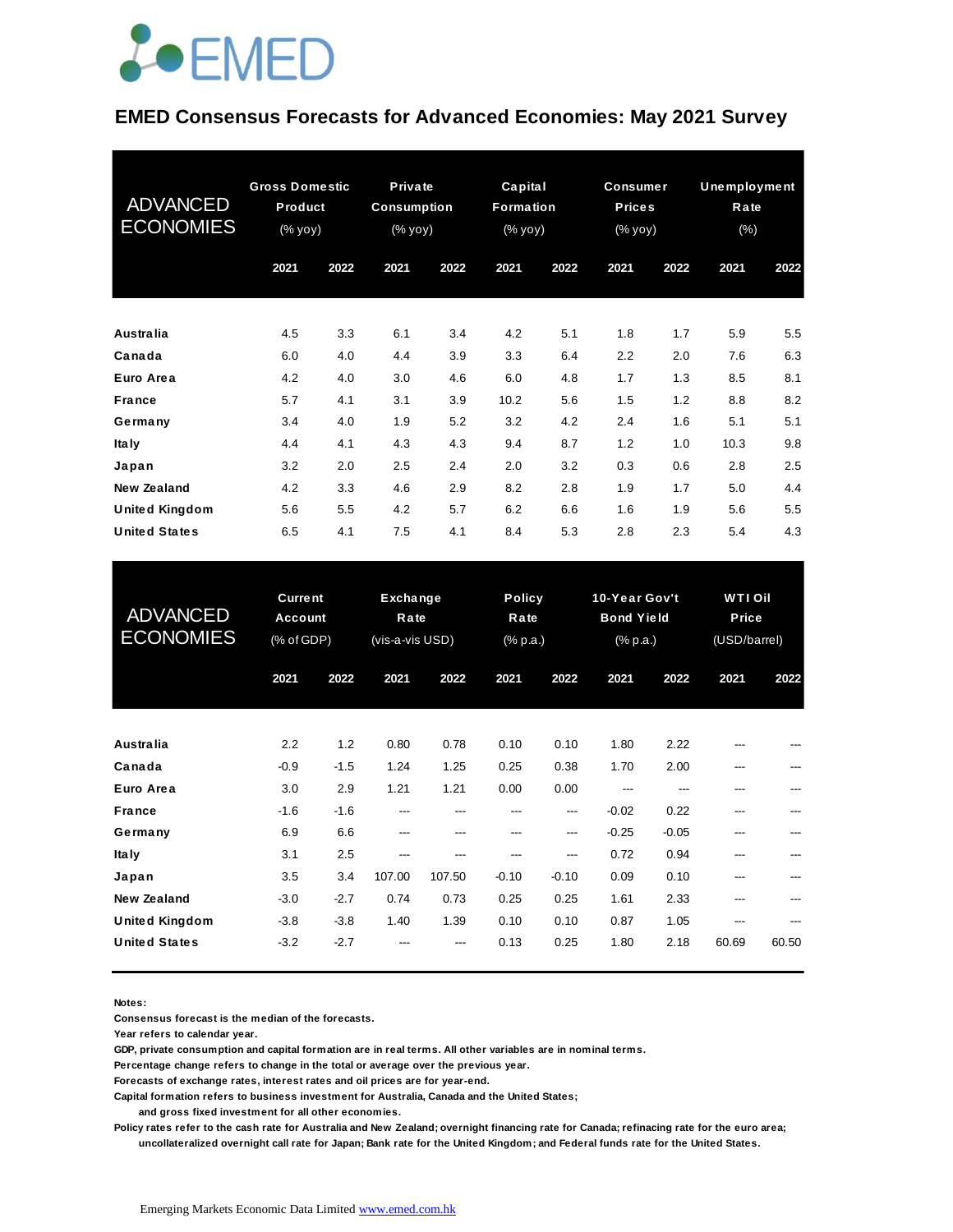

#### **EMED Consensus Forecasts for Emerging Markets: May 2021 Survey**

|                       | <b>Gross Domestic</b> |      | <b>Private</b>                                 |      | <b>Fixed</b> |      | Consumer      |      | <b>Unemployment</b> |      |  |  |
|-----------------------|-----------------------|------|------------------------------------------------|------|--------------|------|---------------|------|---------------------|------|--|--|
| <b>EMERGING</b>       | Product               |      | Consumption                                    |      | Investment   |      | <b>Prices</b> |      | Rate                |      |  |  |
| <b>MARKETS</b>        | (% yoy)               |      | $(% \mathsf{A}\rightarrow \mathsf{B})$ (% yoy) |      | (% yoy)      |      | (% yoy)       |      | $(\% )$             |      |  |  |
|                       |                       |      |                                                |      |              |      |               |      |                     |      |  |  |
|                       | 2021                  | 2022 | 2021                                           | 2022 | 2021         | 2022 | 2021          | 2022 | 2021                | 2022 |  |  |
|                       |                       |      |                                                |      |              |      |               |      |                     |      |  |  |
| Argentina             | 5.5                   | 2.6  | 4.2                                            | 4.1  | 14.0         | 2.3  | 46.7          | 39.2 | 11.3                | 11.6 |  |  |
| <b>Brazil</b>         | 3.7                   | 2.5  | 2.3                                            | 1.7  | 15.0         | 1.2  | 5.6           | 4.0  | 13.5                | 12.3 |  |  |
| Chile                 | 5.9                   | 3.5  | 9.0                                            | 3.4  | 10.3         | 6.2  | 3.3           | 3.1  | 9.9                 | 8.6  |  |  |
| China                 | 8.5                   | 5.4  | 11.5                                           | 7.0  | 7.6          | 4.2  | 1.7           | 2.3  | 4.1                 | 4.0  |  |  |
| Colombia              | 5.5                   | 3.6  | 6.5                                            | 3.3  | 3.7          | 6.2  | 2.7           | 3.2  | 13.6                | 12.1 |  |  |
| <b>Czech Republic</b> | 3.5                   | 4.7  | 3.6                                            | 8.4  | 1.5          | 9.9  | 2.3           | 2.3  | 3.2                 | 2.6  |  |  |
| <b>Hong Kong</b>      | 5.0                   | 3.0  | 4.9                                            | 4.3  | 9.3          | 4.0  | 1.7           | 2.0  | 5.7                 | 4.3  |  |  |
| Hungary               | 4.5                   | 5.0  | 0.5                                            | 5.7  | 2.1          | 8.4  | 3.5           | 3.3  | 4.6                 | 4.0  |  |  |
| India*                | 9.6                   | 6.5  | 12.0                                           | 8.6  | 17.3         | 6.2  | 4.7           | 4.6  | 6.5                 | 5.3  |  |  |
| Indonesia             | 4.5                   | 5.4  | 4.0                                            | 6.0  | 4.3          | 5.5  | 2.3           | 3.0  | 6.3                 | 5.6  |  |  |
| Malaysia              | 6.0                   | 5.8  | 7.8                                            | 4.6  | 10.2         | 6.6  | 2.5           | 2.1  | 3.8                 | 3.5  |  |  |
| <b>Mexico</b>         | 4.9                   | 2.9  | 5.7                                            | 3.7  | 5.6          | 3.1  | 4.0           | 3.3  | 4.4                 | 4.3  |  |  |
| <b>Philippines</b>    | 7.3                   | 6.8  | 4.6                                            | 5.9  | 9.4          | 10.0 | 4.3           | 3.0  | 7.9                 | 6.7  |  |  |
| Poland                | 3.7                   | 4.6  | 4.0                                            | 6.0  | $-1.1$       | 8.0  | 3.2           | 2.8  | 4.0                 | 3.6  |  |  |
| Russia                | 3.0                   | 2.6  | 5.0                                            | 2.8  | 3.8          | 4.6  | 4.7           | 4.0  | 5.3                 | 4.8  |  |  |
| <b>Singapore</b>      | 5.9                   | 3.5  | 7.2                                            | 6.0  | 10.4         | 7.1  | 1.2           | 1.2  | 2.7                 | 2.4  |  |  |
| South Korea           | 3.4                   | 3.0  | 2.4                                            | 4.0  | 5.6          | 2.5  | 1.5           | 1.4  | 3.9                 | 3.8  |  |  |
| Taiwan                | 4.5                   | 2.9  | 3.4                                            | 2.2  | 5.2          | 2.5  | 1.4           | 1.4  | 3.6                 | 3.6  |  |  |
| <b>Thailand</b>       | 3.1                   | 4.5  | 2.0                                            | 2.7  | 4.1          | 4.0  | 1.1           | 1.2  | 1.7                 | 1.4  |  |  |
| Turkey                | 5.0                   | 3.5  | 6.0                                            | 2.3  | 5.7          | 3.4  | 15.0          | 11.2 | 12.8                | 11.7 |  |  |

|                       |                           | <b>Money</b>             |                | <b>Merchandise</b> | <b>Merchandise</b> |                        | Current    |                        |      |                                                                                                                                                                                                                           |  |  |  |
|-----------------------|---------------------------|--------------------------|----------------|--------------------|--------------------|------------------------|------------|------------------------|------|---------------------------------------------------------------------------------------------------------------------------------------------------------------------------------------------------------------------------|--|--|--|
| <b>EMERGING</b>       | Supply M2                 |                          | <b>Exports</b> |                    | <b>Imports</b>     |                        |            | Rate<br><b>Account</b> |      |                                                                                                                                                                                                                           |  |  |  |
| <b>MARKETS</b>        | $(%$ (% yoy)              |                          | (% yoy)        |                    | $(%$ (% yoy)       |                        | (% of GDP) |                        |      | Exchange<br>(vis-a-vis USD)<br>2021<br>2022<br>120.21<br>156.46<br>5.39<br>5.45<br>730<br>721<br>6.46<br>6.49<br>3600<br>3610<br>20.9<br>21.4<br>7.77<br>7.77<br>296<br>294<br>74<br>75<br>14393<br>14543<br>4.18<br>4.13 |  |  |  |
|                       | 2021                      | 2022                     | 2021           | 2022               | 2021               | 2022                   | 2021       | 2022                   |      |                                                                                                                                                                                                                           |  |  |  |
|                       |                           |                          |                |                    |                    |                        |            |                        |      |                                                                                                                                                                                                                           |  |  |  |
|                       |                           |                          |                |                    |                    |                        |            |                        |      |                                                                                                                                                                                                                           |  |  |  |
| Argentina             | 44.5                      | 45.1                     | 2.9            | 16.1               | 9.2                | 12.2                   | 0.6        | 0.4                    |      |                                                                                                                                                                                                                           |  |  |  |
| <b>Brazil</b>         | 9.1                       | 6.2                      | 5.9            | 4.0                | 12.7               | 4.6                    | $-1.0$     | $-2.1$                 |      |                                                                                                                                                                                                                           |  |  |  |
| Chile                 | 7.0                       | 9.0                      | 8.0            | 5.0                | 20.0               | 8.0                    | $-0.7$     | $-1.7$                 |      |                                                                                                                                                                                                                           |  |  |  |
| China                 | 9.0                       | 8.5                      | 15.5           | 3.7                | 14.7               | 4.5                    | 1.7        | 1.4                    |      |                                                                                                                                                                                                                           |  |  |  |
| Colombia              | 5.9                       | 8.5                      | 23.2           | 4.9                | 19.5               | 3.7                    | $-3.4$     | $-3.2$                 |      |                                                                                                                                                                                                                           |  |  |  |
| <b>Czech Republic</b> | $\hspace{0.05cm} \ldots$  | $\hspace{0.05cm} \ldots$ | 18.3           | 12.5               | 20.4               | 12.8                   | 1.1        | 0.9                    |      |                                                                                                                                                                                                                           |  |  |  |
| <b>Hong Kong</b>      | 6.2                       | 5.4                      | 18.5           | 13.1               | 16.0               | 13.7                   | 5.7        | 6.5                    |      |                                                                                                                                                                                                                           |  |  |  |
| Hungary               | $---$                     | ---                      | $\cdots$       | ---                | $\cdots$           | $\hspace{0.05cm}$      | $-0.5$     | $-0.2$                 |      |                                                                                                                                                                                                                           |  |  |  |
| India*                | $\qquad \qquad -\qquad -$ | ---                      | 8.7            | 6.8                | 19.6               | 6.8                    | $-0.8$     | $-1.5$                 |      |                                                                                                                                                                                                                           |  |  |  |
| Indonesia             | $\cdots$                  | $---$                    | 6.4            | 5.6                | 13.1               | 13.0                   | $-1.3$     | $-1.7$                 |      |                                                                                                                                                                                                                           |  |  |  |
| Malaysia              | ---                       | ---                      | ---            | $\cdots$           | $\qquad \qquad -$  | $\qquad \qquad \cdots$ | 4.0        | 3.4                    |      |                                                                                                                                                                                                                           |  |  |  |
| <b>Mexico</b>         | 16.8                      | 11.3                     | 12.0           | 5.4                | 16.2               | 7.5                    | 2.1        | 0.7                    | 20.5 | 20.9                                                                                                                                                                                                                      |  |  |  |
| <b>Philippines</b>    | $\hspace{0.05cm} \ldots$  | $\hspace{0.05cm} \ldots$ | 1.9            | 10.2               | 6.4                | 22.7                   | 1.0        | 0.1                    | 49.0 | 50.6                                                                                                                                                                                                                      |  |  |  |
| Poland                | $---$                     | ---                      | $\cdots$       | ---                | $\cdots$           | $\cdots$               | 2.1        | 2.6                    | 3.66 | 3.72                                                                                                                                                                                                                      |  |  |  |
| Russia                | 10.0                      | 9.0                      | 9.3            | 2.4                | 6.0                | 6.5                    | 4.0        | 3.9                    | 73.0 | 73.8                                                                                                                                                                                                                      |  |  |  |
| Singapore             | $\cdots$                  | ---                      | ---            | ---                | $\cdots$           | $\hspace{0.05cm}$      | 16.5       | 16.4                   | 1.34 | 1.35                                                                                                                                                                                                                      |  |  |  |
| <b>South Korea</b>    | 10.0                      | 9.6                      | 10.7           | 4.5                | 9.9                | 6.9                    | 4.1        | 4.1                    | 1101 | 1095                                                                                                                                                                                                                      |  |  |  |
| <b>Taiwan</b>         | 5.7                       | 4.7                      | 7.9            | 3.5                | 8.9                | 3.3                    | 13.5       | 12.3                   | 28.2 | 27.7                                                                                                                                                                                                                      |  |  |  |
| <b>Thailand</b>       | 6.2                       | 4.8                      | 7.9            | 5.2                | 13.4               | 7.9                    | 1.8        | 3.3                    | 30.6 | 30.5                                                                                                                                                                                                                      |  |  |  |
| Turkey                | 18.0                      | 18.0                     | 8.3            | 8.5                | 1.4                | 2.7                    | $-2.9$     | $-2.4$                 | 8.02 | 8.20                                                                                                                                                                                                                      |  |  |  |
|                       |                           |                          |                |                    |                    |                        |            |                        |      |                                                                                                                                                                                                                           |  |  |  |

**Notes:** 

**Consensus forecast is the median of the forecasts.**

**Year refers to calendar year except for India for which fiscal year (April to March) is used.**

**GDP, private consumption and fixed investment are in real terms. All other variables are in nominal terms.**

**Percentage change refers to change in the total or average over the previous year, except for money supply growth which is** 

 **based on year-end figures.**

**Forecasts of exchange rates and interest rates are for year-end.**

**\*Forecasts for India are FY21/22 and FY22/23**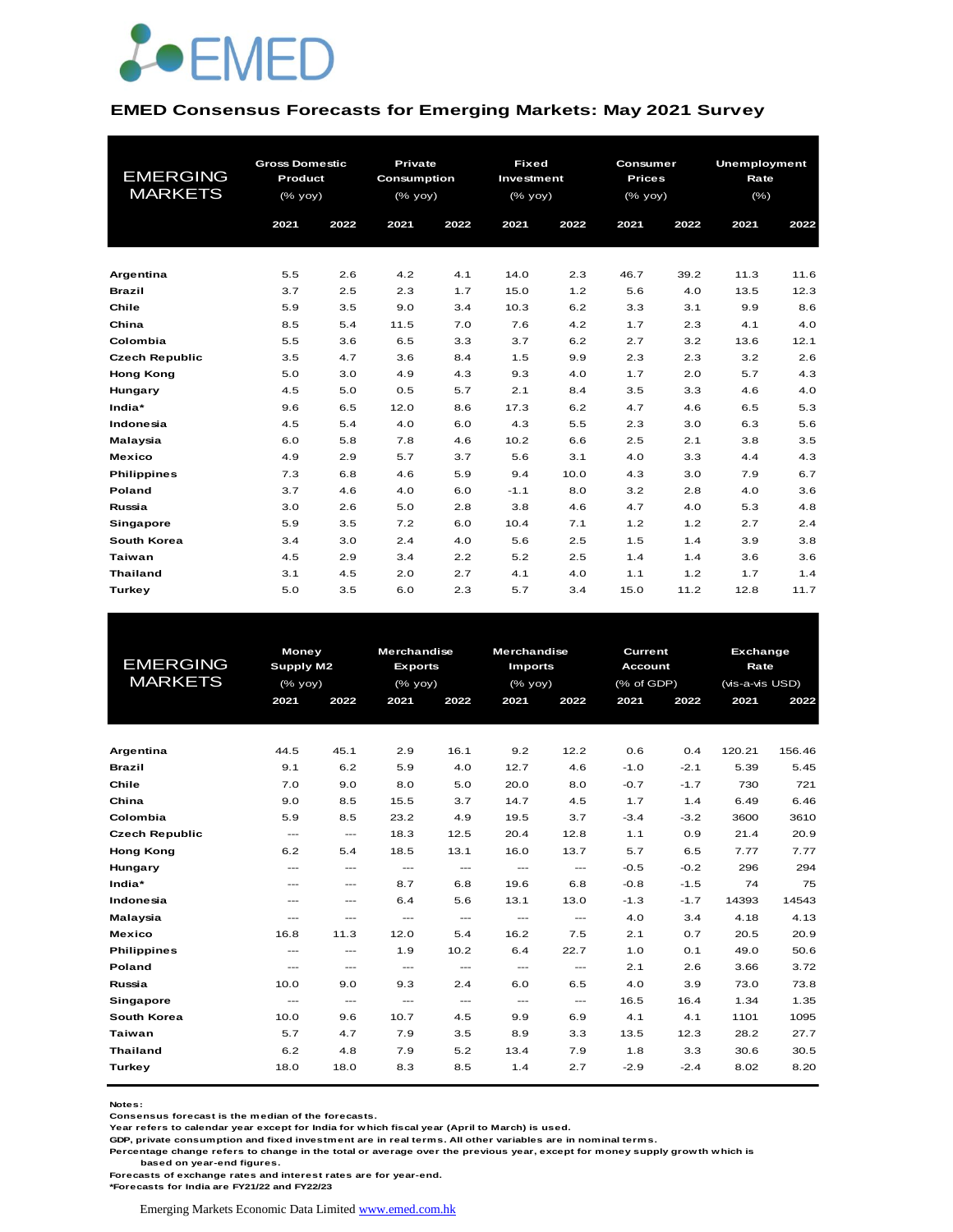

### **EMED Consensus Forecasts for the United States: May 2021 Survey**

| <b>UNITED STATES</b>                | <b>Gross Domestic</b><br>Product<br>(% yoy) |      | Consumer<br><b>Prices</b><br>(% yoy) |                          | <b>UNITED STATES</b>           | <b>Gross Domestic</b><br>Product<br>$(\%$ yoy) |      | <b>Consumer</b><br><b>Prices</b><br>(% yoy) |      |
|-------------------------------------|---------------------------------------------|------|--------------------------------------|--------------------------|--------------------------------|------------------------------------------------|------|---------------------------------------------|------|
|                                     | 2021                                        | 2022 | 2021                                 | 2022                     |                                | 2021                                           | 2022 | 2021                                        | 2022 |
| <b>ABN AMRO</b>                     | 5.8                                         | 4.1  | 2.8                                  | 2.0                      | <b>National Bank of Canada</b> | 6.9                                            | 3.9  | 3.3                                         | 2.8  |
| <b>Action Economics</b>             | 6.3                                         | 4.5  | 3.3                                  | 2.7                      | <b>NIESR</b>                   | 6.5                                            | 3.5  | 2.2                                         | 2.1  |
| <b>Bank Julius Baer</b>             | 7.0                                         | 3.5  | 3.0                                  | 2.2                      | <b>Northern Trust</b>          | 7.6                                            | 3.1  | 2.8                                         | 2.0  |
| <b>BayernLB</b>                     | 6.5                                         | 4.5  | 3.0                                  | 2.5                      | <b>PNC</b>                     | 5.9                                            | 4.9  | 2.6                                         | 2.6  |
| <b>Berenberg Capital Markets</b>    | 7.2                                         | 4.6  | 2.8                                  | 2.6                      | Prometeia                      | 6.2                                            | 4.4  | 3.0                                         | 2.4  |
| <b>BMO Capital Markets</b>          | 6.5                                         | 4.3  | 3.7                                  | 3.1                      | <b>Royal Bank of Canada</b>    | 6.5                                            | 3.0  | 2.8                                         | 2.0  |
| <b>Capital Economics</b>            | 5.5                                         | 4.5  | 2.5                                  | 2.3                      | <b>RWI</b>                     | 6.9                                            | 3.5  | 2.6                                         | 2.2  |
| <b>CIBC World Markets</b>           | 6.6                                         | 4.4  | 3.2                                  | 2.7                      | <b>Schroders</b>               | 4.7                                            | 4.9  | 2.6                                         | 2.0  |
| <b>Comerica Bank</b>                | 6.0                                         | 4.3  | 3.0                                  | 3.2                      | <b>Scotia Capital</b>          | 6.6                                            | 4.3  | 2.4                                         | 2.5  |
| Commerzbank                         | 6.8                                         | 4.3  | 2.9                                  | 2.3                      | <b>Societe Generale</b>        | 5.4                                            | 3.2  | 2.3                                         | 1.9  |
| <b>Credit Suisse</b>                | 6.9                                         | 3.0  | 3.4                                  | 2.1                      | <b>Standard &amp; Poor's</b>   | 6.5                                            | 3.1  | 2.1                                         | 2.2  |
| Danske Bank                         | 7.5                                         | 5.3  | 2.3                                  | 1.7                      | <b>TD Economics</b>            | 5.7                                            | 4.3  | 2.5                                         | 2.0  |
| Deka Bank                           | 6.4                                         | 3.6  | 2.9                                  | 2.5                      | University of Michigan - RSQE  | 6.2                                            | 4.2  | 3.2                                         | 2.6  |
| Desjardins                          | 7.0                                         | 4.0  | 3.4                                  | 2.4                      | <b>UOB</b>                     | 6.3                                            | 2.8  | 2.4                                         | 2.0  |
| <b>DZ Bank</b>                      | 6.7                                         | 4.4  | 2.8                                  | 2.0                      | <b>Wells Fargo</b>             | 7.0                                            | 5.6  | 3.3                                         | 2.6  |
| <b>Erste Group Bank AG</b>          | 5.9                                         | 3.4  | 2.2                                  | 1.9                      |                                |                                                |      |                                             |      |
| <b>Fannie Mae</b>                   | 6.1                                         | 4.3  | 2.2                                  | 2.5                      |                                |                                                |      |                                             |      |
| <b>First Trust Advisors</b>         | 6.8                                         | 3.1  | 3.4                                  | 3.4                      | <b>CONSENSUS</b>               |                                                |      |                                             |      |
| <b>IFO Munich Institute</b>         | 4.1                                         | ---  | 1.4                                  | $\overline{\phantom{a}}$ | Median                         | 6.5                                            | 4.2  | 2.8                                         | 2.3  |
| <b>Kiel Institute</b>               | 6.6                                         | 4.1  | 2.8                                  | 2.3                      | Mean                           | 6.4                                            | 4.0  | 2.8                                         | 2.4  |
| <b>Moody's Analytics</b>            | 6.8                                         | 4.8  | 2.7                                  | 2.4                      | High                           | 7.6                                            | 5.6  | 3.7                                         | 3.4  |
| <b>Mortgage Bankers Association</b> | 7.0                                         | 2.5  | 2.9                                  | 1.9                      | Low                            | 4.1                                            | 2.5  | 1.4                                         | 1.7  |
| <b>NAR</b>                          | 4.5                                         | 3.2  | 2.7                                  | 3.2                      | <b>Standard Deviation</b>      | 0.8                                            | 0.7  | 0.5                                         | 0.4  |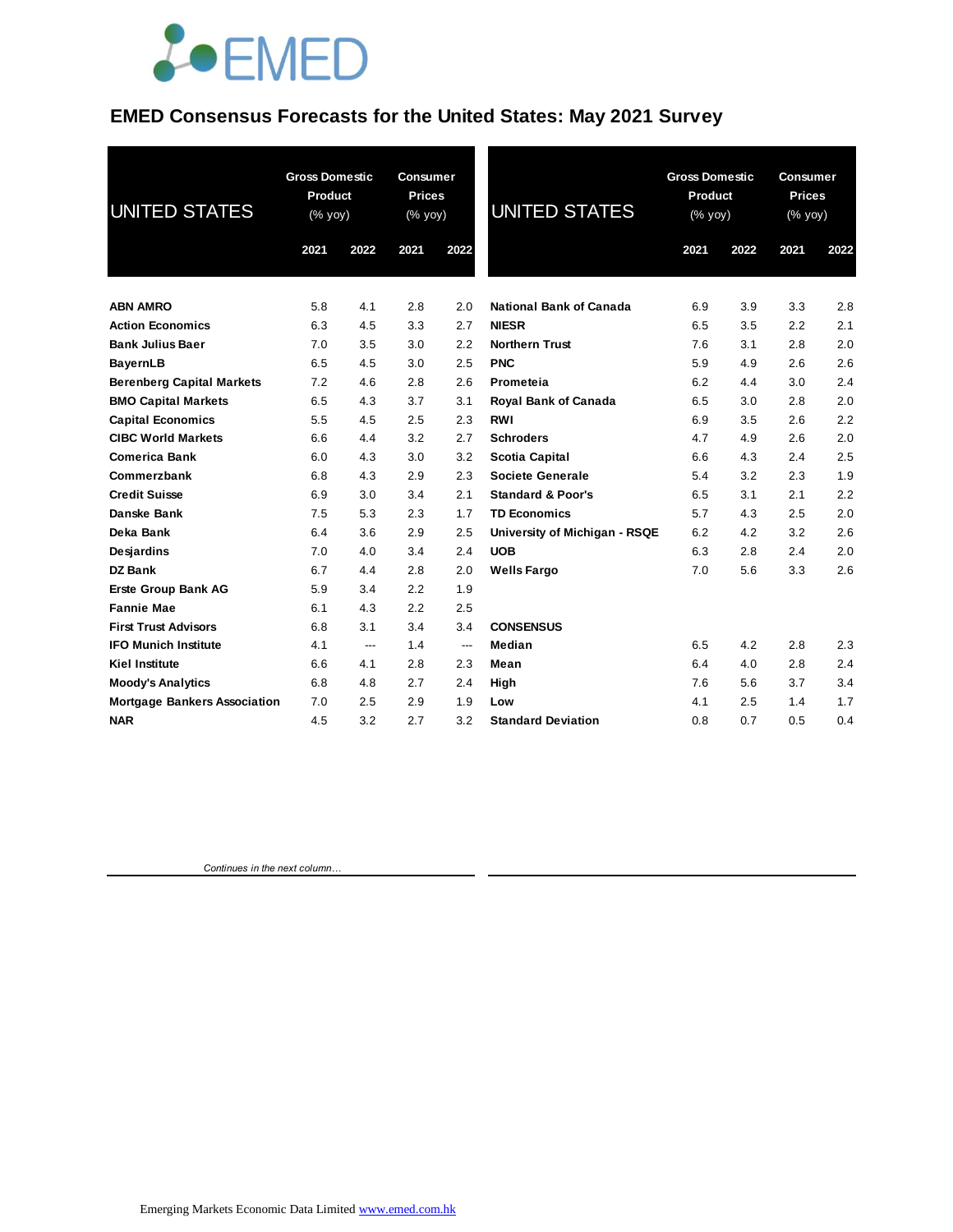

### **EMED Consensus Forecasts for the Euro Area: May 2021 Survey**

| <b>EURO AREA</b>                 | <b>Gross Domestic</b><br>Product<br>(% yoy) |      | <b>Consumer</b><br><b>Prices</b><br>(% yoy) |      | <b>EURO AREA</b>             | <b>Gross Domestic</b><br>Product<br>(% yoy) |      | <b>Consumer</b><br><b>Prices</b><br>(% yoy) |      |
|----------------------------------|---------------------------------------------|------|---------------------------------------------|------|------------------------------|---------------------------------------------|------|---------------------------------------------|------|
|                                  | 2021                                        | 2022 | 2021                                        | 2022 |                              | 2021                                        | 2022 | 2021                                        | 2022 |
| <b>ABN AMRO</b>                  | 3.3                                         | 4.2  | 1.6                                         | 0.7  | Prometeia                    | 4.2                                         | 4.0  | 1.5                                         | 1.2  |
| <b>Bank Julius Baer</b>          | 4.5                                         | 5.2  | 1.8                                         | 1.5  | Rabobank                     | 4.0                                         | 3.6  | 1.9                                         | 1.3  |
| <b>BayernLB</b>                  | 3.9                                         | 3.7  | 1.5                                         | 1.5  | <b>Royal Bank of Canada</b>  | 4.0                                         | 3.6  | 1.6                                         | 1.3  |
| <b>Berenberg Capital Markets</b> | 4.4                                         | 4.4  | 1.8                                         | 1.4  | <b>RWI</b>                   | 4.3                                         | 4.2  | 1.7                                         | 1.4  |
| <b>BMO Capital Markets</b>       | 4.0                                         | 4.5  | 1.8                                         | 1.4  | <b>Schroders</b>             | 3.6                                         | 4.8  | 1.7                                         | 1.2  |
| <b>Capital Economics</b>         | 5.0                                         | 4.0  | 0.8                                         | 0.8  | <b>Scotia Capital</b>        | 4.2                                         | 3.9  | 1.2                                         | 1.3  |
| Commerzbank                      | 4.5                                         | 5.0  | 1.9                                         | 1.6  | Societe Generale             | 4.1                                         | 3.6  | 1.7                                         | 1.1  |
| <b>Credit Suisse</b>             | 4.2                                         | 4.1  | 1.8                                         | 1.4  | <b>Standard &amp; Poor's</b> | 4.2                                         | 4.4  | 1.6                                         | 1.2  |
| Danske Bank                      | 4.3                                         | 4.1  | 1.9                                         | 1.4  | <b>TD Economics</b>          | 4.5                                         | 4.4  | 1.3                                         | 1.2  |
| Deka Bank                        | 4.1                                         | 4.0  | 1.6                                         | 1.1  | <b>UOB</b>                   | 4.1                                         | 4.3  | 1.5                                         | 1.2  |
| <b>DZ Bank</b>                   | 4.0                                         | 4.9  | 1.8                                         | 1.4  | <b>Wells Fargo</b>           | 3.6                                         | 3.9  | 1.4                                         | 1.2  |
| <b>Erste Group Bank AG</b>       | 4.0                                         | 3.4  | 1.5                                         | 1.2  |                              |                                             |      |                                             |      |
| <b>ETLA</b>                      | 4.7                                         | 3.5  | 1.7                                         | 1.5  | <b>CONSENSUS</b>             |                                             |      |                                             |      |
| <b>IFO Munich Institute</b>      | 5.1                                         | ---  | 1.0                                         | ---  | Median                       | 4.2                                         | 4.1  | 1.7                                         | 1.3  |
| <b>Kiel Institute</b>            | 4.8                                         | 4.3  | 1.7                                         | 1.5  | Mean                         | 4.2                                         | 4.1  | 1.6                                         | 1.3  |
| <b>Moody's Analytics</b>         | 3.6                                         | 4.0  | 1.7                                         | 1.2  | High                         | 5.1                                         | 5.2  | 2.2                                         | 1.6  |
| <b>NIESR</b>                     | 4.2                                         | 3.4  | 1.9                                         | 1.4  | Low                          | 3.3                                         | 3.0  | 0.8                                         | 0.7  |
| <b>Northern Trust</b>            | 4.6                                         | 3.0  | 2.2                                         | 1.4  | <b>Standard Deviation</b>    | 0.4                                         | 0.5  | 0.3                                         | 0.2  |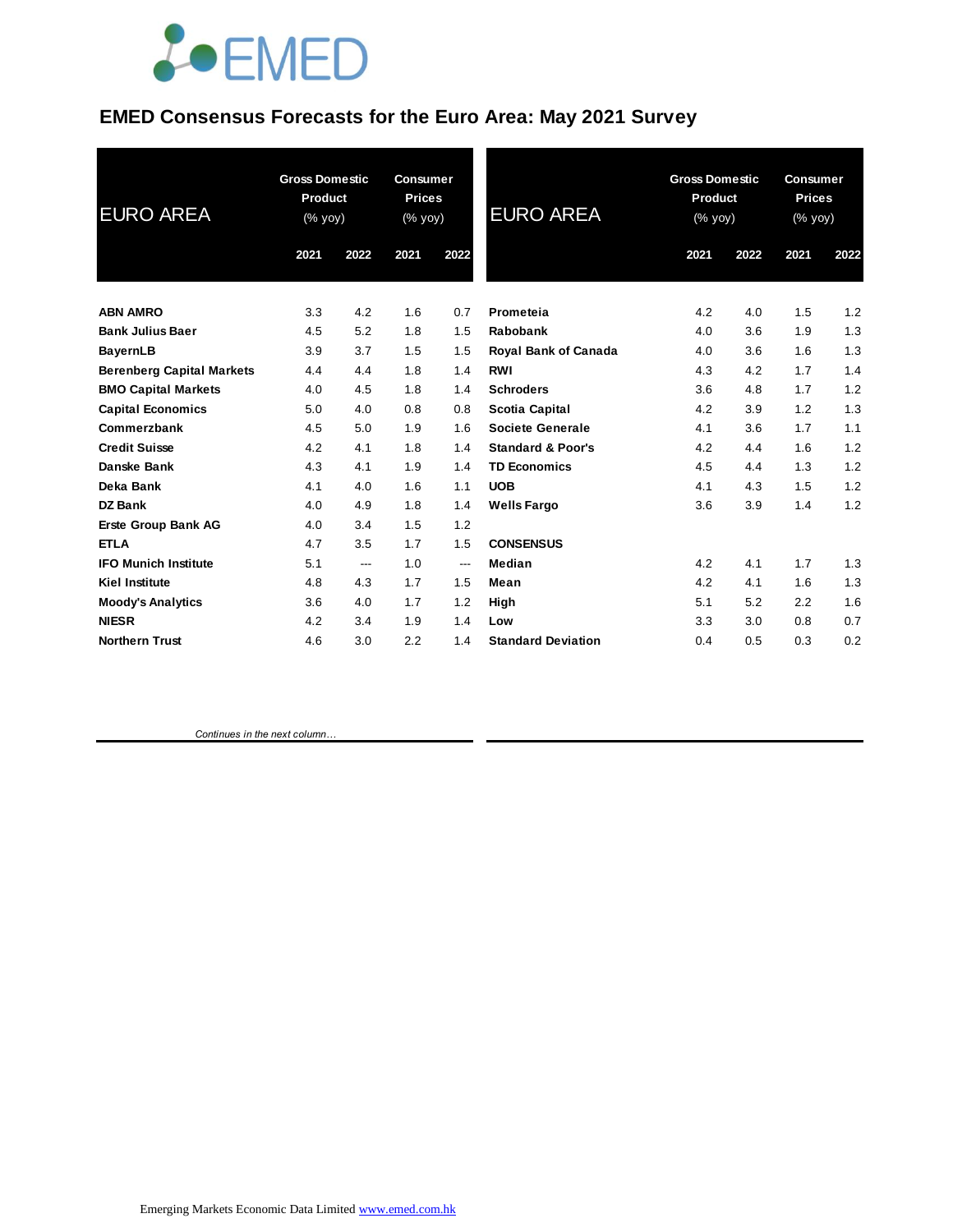# **JOEMED**

### **EMED Consensus Forecasts for Japan: May 2021 Survey**

| <b>JAPAN</b>                     | <b>Gross Domestic</b><br><b>Product</b><br>$(%$ yoy) |      | <b>Consumer</b><br><b>Prices</b><br>(% yoy) |      | <b>JAPAN</b>                 | <b>Gross Domestic</b><br><b>Product</b><br>(% yoy) |      | <b>Consumer</b><br><b>Prices</b><br>(% yoy) |      |
|----------------------------------|------------------------------------------------------|------|---------------------------------------------|------|------------------------------|----------------------------------------------------|------|---------------------------------------------|------|
|                                  | 2021                                                 | 2022 | 2021                                        | 2022 |                              | 2021                                               | 2022 | 2021                                        | 2022 |
| <b>ABN AMRO</b>                  | 3.2                                                  | 1.9  | 0.5                                         | 0.6  | Prometeia                    | 4.7                                                | 1.4  | 0.6                                         | 0.8  |
| <b>Bank Julius Baer</b>          | 2.9                                                  | 2.5  | 0.0                                         | 0.3  | Rabobank                     | 2.5                                                | ---  | 0.2                                         | ---  |
| BayernLB                         | 2.5                                                  | 1.5  | 0.3                                         | 0.7  | <b>RWI</b>                   | 3.4                                                | 2.0  | 0.3                                         | 0.7  |
| <b>Berenberg Capital Markets</b> | 3.3                                                  | 2.0  | 0.1                                         | 0.6  | <b>Schroders</b>             | 3.2                                                | 2.5  | 0.3                                         | 0.9  |
| <b>BMO Capital Markets</b>       | 2.0                                                  | 3.0  | $-0.2$                                      | 0.5  | <b>Scotia Capital</b>        | 3.0                                                | 1.2  | 0.8                                         | 1.0  |
| <b>Capital Economics</b>         | 3.7                                                  | 2.3  | $-0.1$                                      | 0.2  | <b>Societe Generale</b>      | 3.5                                                | 2.8  | 0.2                                         | 1.2  |
| Commerzbank                      | 3.5                                                  | 2.0  | 0.1                                         | 0.5  | <b>Standard &amp; Poor's</b> | 2.7                                                | 2.0  | 0.3                                         | 0.5  |
| <b>Credit Suisse</b>             | 2.0                                                  | 1.7  | 0.2                                         | 0.3  | <b>TD Economics</b>          | 2.9                                                | 2.2  | $-0.1$                                      | 0.4  |
| Daiwa Institute of Research      | 3.7                                                  | 2.3  | 0.7                                         | 0.8  | <b>UOB</b>                   | 3.2                                                | 2.1  | 1.0                                         | 1.5  |
| Danske Bank                      | 3.1                                                  | 2.0  | 0.3                                         | 0.6  | <b>Wells Fargo</b>           | 2.6                                                | 2.1  | 0.1                                         | 0.5  |
| Deka Bank                        | 3.8                                                  | 1.9  | 0.3                                         | 1.0  |                              |                                                    |      |                                             |      |
| <b>DZ Bank</b>                   | 3.1                                                  | 2.0  | 0.1                                         | 0.4  |                              |                                                    |      |                                             |      |
| <b>IFO Munich Institute</b>      | 3.3                                                  | ---  | 0.3                                         | ---  | <b>CONSENSUS</b>             |                                                    |      |                                             |      |
| <b>JCER</b>                      | 4.4                                                  | 1.4  | $-0.2$                                      | 0.2  | Median                       | 3.2                                                | 2.0  | 0.3                                         | 0.6  |
| <b>Kiel Institute</b>            | 3.9                                                  | 2.2  | 1.0                                         | 0.8  | Mean                         | 3.2                                                | 2.0  | 0.3                                         | 0.6  |
| <b>Moody's Analytics</b>         | 3.2                                                  | 1.7  | 0.3                                         | 0.8  | High                         | 4.7                                                | 3.0  | 1.0                                         | 1.5  |
| <b>NIESR</b>                     | 3.3                                                  | 1.5  | 0.6                                         | 0.5  | Low                          | 1.9                                                | 1.2  | $-0.2$                                      | 0.2  |
| <b>Northern Trust</b>            | 1.9                                                  | 1.6  | 0.4                                         | 0.5  | <b>Standard Deviation</b>    | 0.7                                                | 0.4  | 0.3                                         | 0.3  |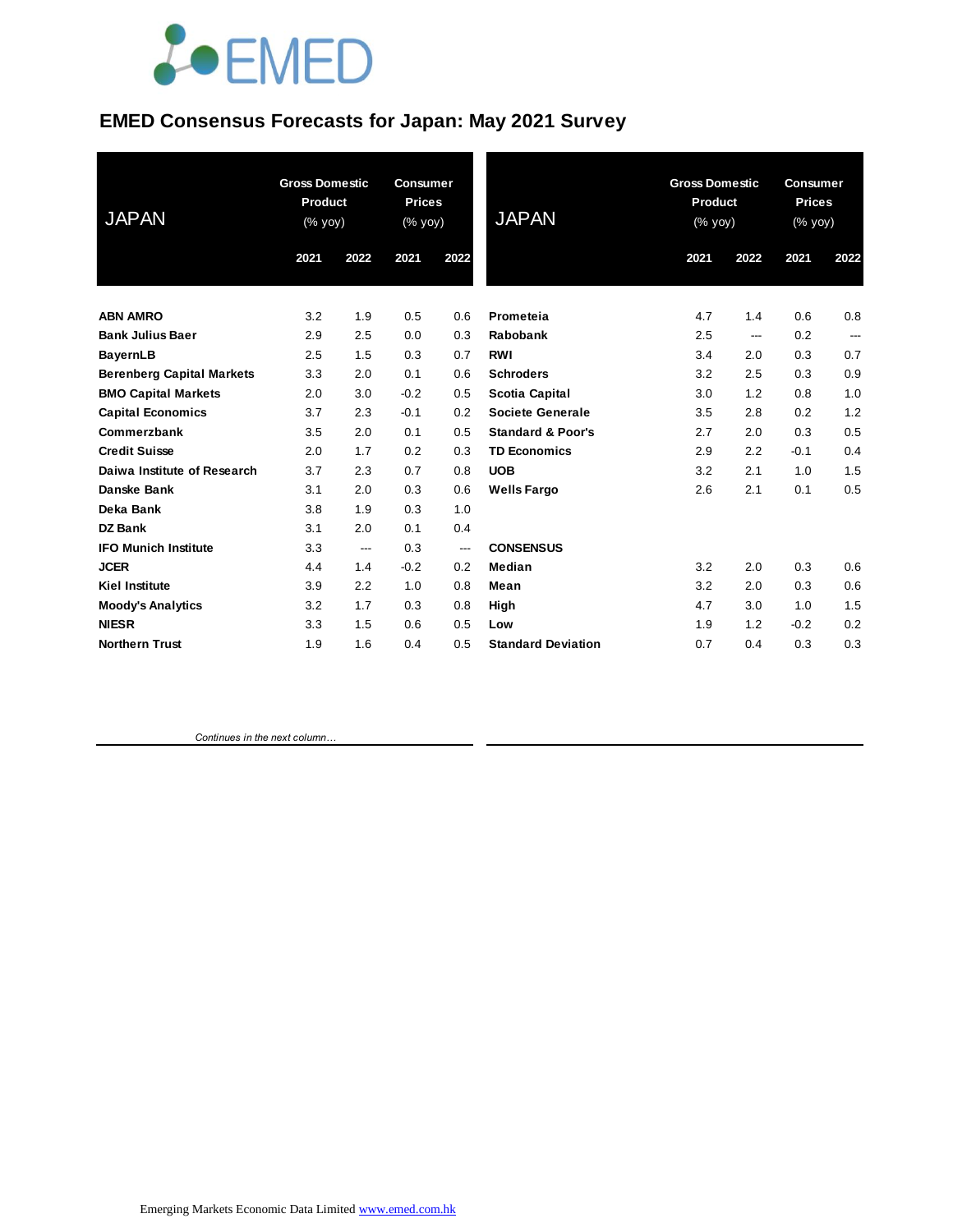# **JOEMED**

### **EMED Consensus Forecasts for China: May 2021 Survey**

| <b>Gross Domestic</b><br><b>Product</b><br>(% yoy) |                                                             | <b>Consumer</b><br><b>Prices</b><br>(% yoy)                        |                                                             | <b>CHINA</b>                                                | <b>Gross Domestic</b><br><b>Product</b><br>(% yoy)                                                                                                                              |                                                                    | <b>Consumer</b><br><b>Prices</b><br>(% yoy)                        |                                                             |
|----------------------------------------------------|-------------------------------------------------------------|--------------------------------------------------------------------|-------------------------------------------------------------|-------------------------------------------------------------|---------------------------------------------------------------------------------------------------------------------------------------------------------------------------------|--------------------------------------------------------------------|--------------------------------------------------------------------|-------------------------------------------------------------|
| 2021                                               | 2022                                                        | 2021                                                               | 2022                                                        |                                                             | 2021                                                                                                                                                                            | 2022                                                               | 2021                                                               | 2022                                                        |
|                                                    |                                                             |                                                                    |                                                             |                                                             |                                                                                                                                                                                 |                                                                    |                                                                    | 2.3                                                         |
|                                                    |                                                             |                                                                    |                                                             |                                                             |                                                                                                                                                                                 |                                                                    |                                                                    | 2.2                                                         |
|                                                    |                                                             |                                                                    |                                                             |                                                             |                                                                                                                                                                                 |                                                                    |                                                                    | $\qquad \qquad \cdots$                                      |
|                                                    |                                                             |                                                                    |                                                             |                                                             |                                                                                                                                                                                 |                                                                    |                                                                    | 2.1                                                         |
|                                                    |                                                             |                                                                    |                                                             |                                                             |                                                                                                                                                                                 |                                                                    |                                                                    | 2.8                                                         |
|                                                    |                                                             |                                                                    |                                                             |                                                             |                                                                                                                                                                                 |                                                                    |                                                                    | 2.6                                                         |
|                                                    |                                                             |                                                                    |                                                             |                                                             |                                                                                                                                                                                 |                                                                    |                                                                    | 1.6                                                         |
|                                                    |                                                             |                                                                    |                                                             |                                                             |                                                                                                                                                                                 |                                                                    |                                                                    | 2.1                                                         |
| 7.1                                                |                                                             | 1.7                                                                | 2.7                                                         | <b>UOB</b>                                                  |                                                                                                                                                                                 |                                                                    | 2.6                                                                | 3.0                                                         |
|                                                    |                                                             |                                                                    |                                                             |                                                             |                                                                                                                                                                                 |                                                                    |                                                                    | 2.3                                                         |
| 9.0                                                | 5.4                                                         | 2.0                                                                | 2.5                                                         |                                                             |                                                                                                                                                                                 |                                                                    |                                                                    |                                                             |
| 9.6                                                | 5.2                                                         | 1.4                                                                | 2.7                                                         |                                                             |                                                                                                                                                                                 |                                                                    |                                                                    |                                                             |
| 8.8                                                | 5.4                                                         | 1.8                                                                | 2.5                                                         | <b>CONSENSUS</b>                                            |                                                                                                                                                                                 |                                                                    |                                                                    |                                                             |
| 9.7                                                | ---                                                         | 2.2                                                                | ---                                                         | Median                                                      | 8.6                                                                                                                                                                             | 5.4                                                                | 1.7                                                                | 2.3                                                         |
| 8.6                                                | 5.4                                                         | 1.6                                                                | 2.2                                                         | Mean                                                        | 8.4                                                                                                                                                                             | 5.4                                                                | 1.7                                                                | 2.4                                                         |
| 9.0                                                | 5.6                                                         | 1.4                                                                | 2.4                                                         | High                                                        | 9.7                                                                                                                                                                             | 6.0                                                                | 2.7                                                                | 3.5                                                         |
| 9.7                                                | 5.8                                                         | 0.9                                                                | 2.3                                                         | Low                                                         | 5.0                                                                                                                                                                             | 3.5                                                                | 0.7                                                                | 1.5                                                         |
| 8.0                                                | 5.6                                                         | 1.4                                                                | 3.5                                                         | <b>Standard Deviation</b>                                   | 1.0                                                                                                                                                                             | 0.5                                                                | 0.5                                                                | 0.4                                                         |
|                                                    | 9.0<br>8.8<br>8.9<br>7.8<br>8.9<br>8.5<br>8.0<br>8.4<br>9.2 | 5.5<br>5.4<br>5.4<br>5.5<br>5.3<br>6.0<br>5.7<br>5.0<br>5.2<br>5.5 | 1.5<br>1.7<br>1.4<br>1.8<br>1.5<br>1.6<br>1.5<br>1.4<br>2.3 | 2.5<br>2.3<br>2.2<br>2.3<br>2.2<br>3.0<br>1.5<br>2.3<br>2.5 | <b>NIESR</b><br><b>Northern Trust</b><br>Rabobank<br>RWI<br><b>Schroders</b><br><b>Scotia Capital</b><br>Societe Generale<br><b>Standard &amp; Poor's</b><br><b>Wells Fargo</b> | 8.1<br>5.0<br>7.7<br>9.5<br>9.0<br>8.3<br>8.5<br>8.0<br>8.5<br>6.9 | 5.4<br>5.0<br>---<br>5.5<br>5.7<br>5.9<br>5.0<br>5.1<br>5.7<br>3.5 | 2.1<br>2.7<br>2.6<br>1.3<br>2.0<br>2.0<br>0.7<br>1.8<br>1.6 |